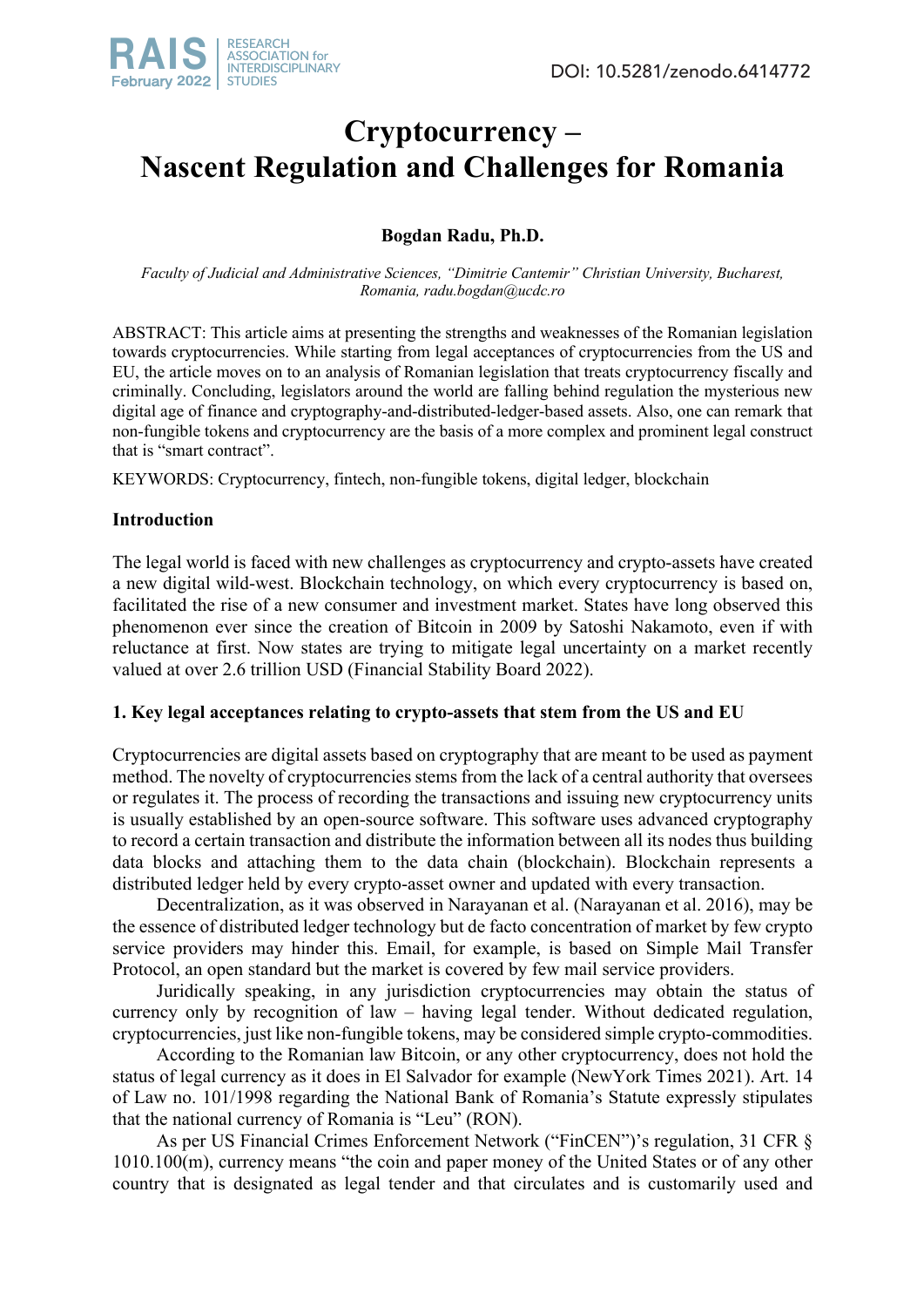accepted as a medium of exchange in the country of issuance". Cryptocurrencies do not fall under the previous definition.

In the US, there is yet to be a "one-size fits all" legislative solution to address the plethora of different cryptocurrencies. There are three types of cryptocurrencies: unbacked cryptocoins (e.g., Bitcoin), backed cryptocoins (e.g., stablecoins – cryptocurrency backed by fiat money) and decentralized finance (DeFi) and other platform on which crypto-assets are traded. US acceptations of cryptocurrency is more diverse and in dependence to the activity that involves crypto-assets.

The US Securities and Exchange Commission does not see Bitcoin or any other cryptocurrency as securities but certain tokens received in a crypto-based venture led by capital raising entities making use of distributed ledger technology may be regarded as such (SEC, 2017). For example, an enterprise may be created with the scope that it would offer tokens in exchange for cryptocoins, assets that would fund certain profit-generating activities. The owners of the tokens would share the earnings from said activities as a return on their investment.

According to the US Securities Act of 1933, sec. 2(a)1 defines securities also to mean "investment contract". Being a catchall term, "investment contract" was held in SEC v. Howey Co., 328 U.S. 293 (1946) to mean *a contract, transaction or scheme whereby a person invests his money in a common enterprise and is led to expect profits solely from the efforts of the promoter or a third party, it being immaterial whether the shares in the enterprise are evidenced by formal certificates or by nominal interests in the physical assets employed in the enterprise*. Focusing on the object of the investment (money) in the ruling it was later held in Uselton v. Commercial Lovelace Motor Freight, Inc., that *"in spite of Howey's reference to an "investment of money", it is well established that cash is not the only form of contribution or investment that will create an investment contract. Instead, the "investment" may take the form of "goods and services", or some other "exchange of value".*

Based on section 1(a)9 of the US Commodity Exchange Act, "commodity" includes all services, rights, and interests in which contracts for future delivery are presently or in the future dealt in. According to the Commodity Futures Trading Commission (CFTC), cryptocurrencies fall under this notion (CFTC, 2015). Thus, any traders, agents or crypto fund managers have the obligation to register with the CFTC. The US Internal Revenue Service (IRS) treats virtual currency as property and not as currency that could generate foreign currency gain or loss for U.S. federal tax purposes.

Of much importance to Romania is that on 14 March 2021 the final form of the proposed Markets in Crypto-assets (MiCa) Regulation was adopted by the European Union Parliament's Committee on Economic and Monetary Affairs (CEMA), as part of Europe's Digital Finance package. From a procedural standpoint now, the proposal is awaiting Parliament's position in 1st reading. (Zetzsche et al. 2020)

MiCa underlines 3 types of crypto-assets: i) stablecoin (it's an asset-refference token based on the value of one or more fiat currency, commodity, or crypto-assets); ii) utility tokens (they ensure access to different assets or services); iii) e-money tokens (their value is in refference to fiat currency that have legal tender).

According the the regulation 'crypto-asset' means a digital representation of a value or a right that uses cryptography for security and is in the form of a coin or a token or any other digital medium which may be transferred and stored electronically, using distributed ledger technology or similar technology.

There was cause for concern relating to a possible ban on mining for crypto due to their non-environmentally sustainable consensus mechanisms, but in the end CEMA didn't include said provision. Proof of work consensus mechanism, an energy-intensive process, is used to validate transactions on a blockchain. MiCa defines 'proof-of-work' to mean a consensus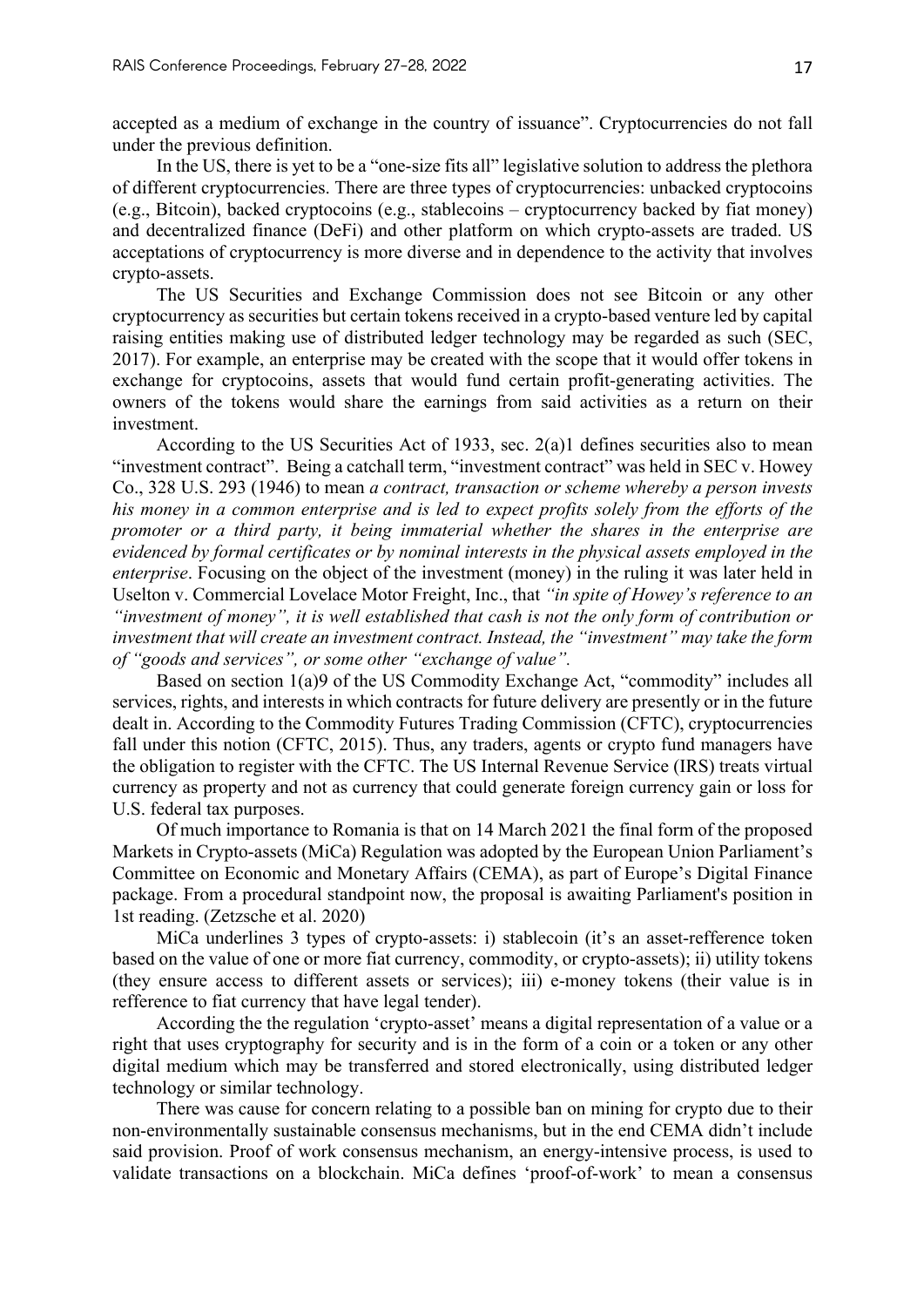mechanism that requires all miners that are participants to the DLT to solve complex mathematical puzzles to validate a new transaction, adding a block to the chain and permanently and irreversibly recording a new transaction.

One key aspect to the legal regime of trading in cryptocurrency was the application or nonapplication of VAT. The European Court of Justice, in *Skatteverket v David Hedqvist Case C-264/14*, has decided that the exchanges of fiduciary currencies for units of the bitcoin virtual currency are exempt from VAT in application of article 135 (1)(e) of the EU VAT Directive; article 135 (1)(e) establishes an exemption for "transactions, including negotiation, concerning currency, bank notes and coins used as legal tender, with the exception of collectors' items, that is to say, gold, silver or other metal coins or bank notes which are not normally used as legal tender or coins of numismatic interest" (Blemus 2018).

#### **2. Fiscal regime of cryptocurrency in Romania**

According to Romanian Fiscal Code, corroborating art. 10 and art. 114 para. 2 pt. m), incomes that stem from transfers of cryptocurrency ("virtual currency") are taxable incomes as per the provisions set out in chapter X "Income from other sources"; furthermore, taxable income includes income in fiduciary currency and / or in kind. In the case of income in kind, its value shall be determined based on the quantity and market price for the goods or services concerned.

The income a natural person realizes during a fiscal year must be declared and submitted, until 25<sup>th</sup> of May of the following year, through the Single Declaration on income tax and social contributions due by individuals.

Income tax due is calculated by the taxpayer through the aforementioned declaration by applying the 10% rate on the gain on the transfer of virtual currency, determined as a positive difference between the selling price and the purchase price, including the direct costs of the transaction. Earnings below the level of 200 lei / transaction are not taxed provided that the total earnings in a fiscal year do not exceed the level of 600 lei.

According to art. 170 para. 1 and 2 of the Fiscal Code, taxpayers who earn income from other sources owe the contribution of social health insurance if they estimate for the current year income whose cumulative value is at least equal to 12 national gross minimum wages, in force at the time of filing the declaration.

For income from other sources obtained from abroad, individuals are required to complete the return and to calculate and pay the tax due, taking into account the double taxation method provided for in the double taxation convention. According to art. 131 of the Fiscal Code, if the respective agreement provides as a method of avoiding double taxation i) the credit method, they have the right to deduct from the income tax due in Romania the tax paid abroad, within the limits provided by law; ii) if the exemption method is applicable, the respective income will be exempt from tax in Romania.

Regarding the fiscal regime of juridical persons that trade in crypto, according to art. 13 and 14 of the Fiscal Code, Romanian entities or foreign entities that deal in/from Romania must pay capital gains tax weather the activities were concluded in Romania or abroad. The fiscal duties are calculated by applying 16% on the taxable profit, determined in accordance with the provisions of art. 19 of Fiscal Code.

Not declaring taxable income (including from crypto transactions) constitutes a crime and, according to art. 9 para. 1 pt. b) of Law nr. 241/2005 is punishable by fine or 2-8 years in prison. If the prejudice is set to a sum greater than 100,000 EUR that the mandatory minimum of imprisonment is increased by 5 years. If the prejudice exceeds 500,000 Eur then both the minimum and maximum time for imprisonment is increased by 7 years. In case of committing tax fraud, if in the course of criminal prosecution or judgment, the damage caused is fully covered, and its value does not exceed EUR 100.000 in the equivalent of the national currency,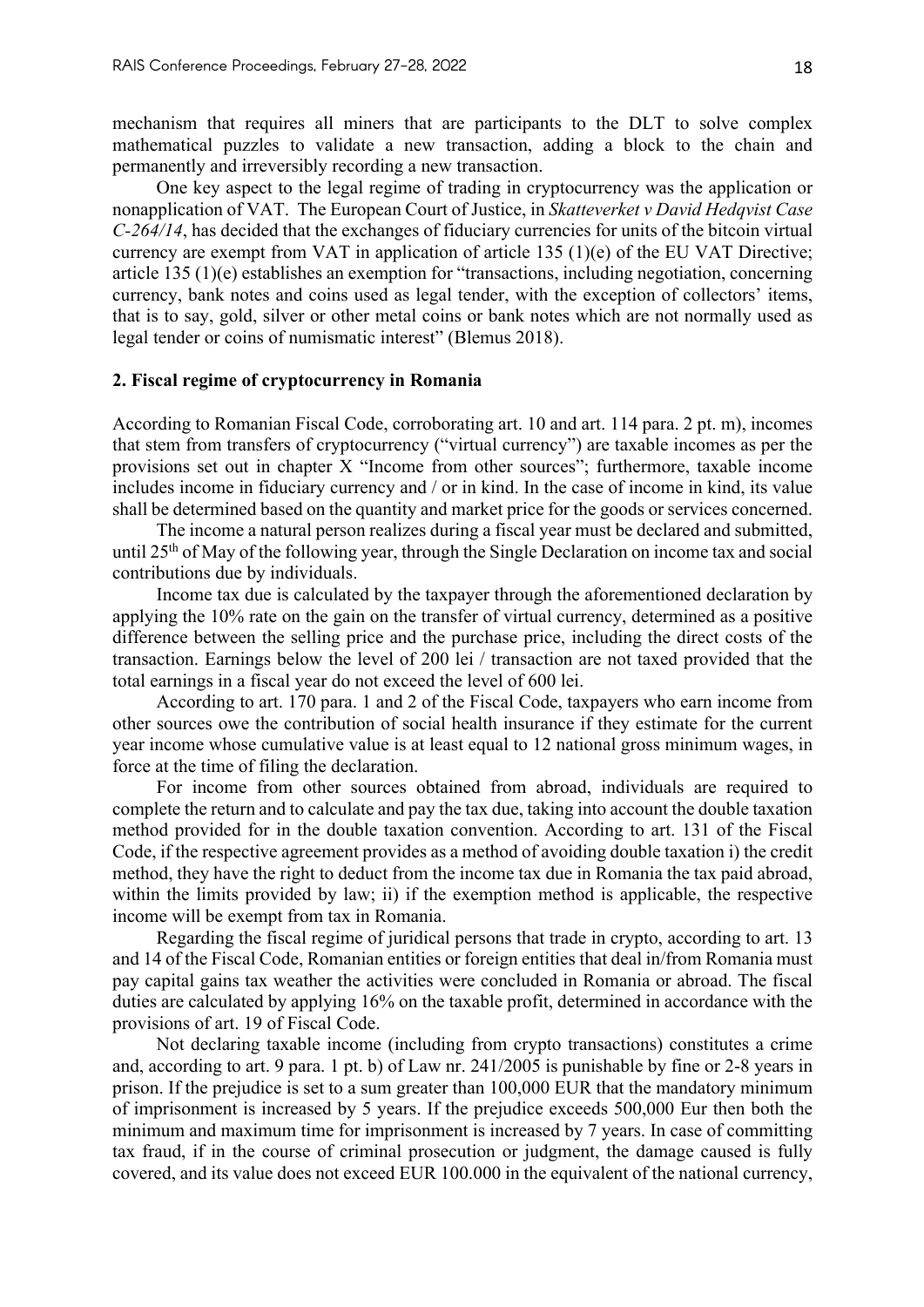a fine punishment may be applied. If the damage caused and recovered under the same conditions is up to EUR 50,000, in the equivalent of the national currency, the fine is mandatory to be applicable and not imprisonment. If the prejudice does not exceed 100,000 euros, in the equivalent of the national currency, and during the criminal prosecution or in the course of judgment until a final judgment, its increased by 20% of the calculation basis, to which it is adds interest and penalties, and is completely covered, the deed is not punished.

Fiscally, in Romania a question arises in case a person pays in commercial dealings for commodity or service in cryptocurrency. Is the respective transfer taxed?

There are two situations depending on which the answer differs:

- i) If the payment is made transforming crypto into fiduciary money and then transmitting the fixed sum, then the obvious answer is yes. So, in this case we must pay income tax (from the transfer of cryptocurrency into fiduciary money) and also VAT.
- ii) If the payment is made by transferring crypto from the sender's wallet to the receiver wallet, then a question of legality might be up for discussion. Again we must differentiate between transfers between natural persons and juridical persons: a) transfers of cryptocurrency between natural persons is possible because if the consideration of the sender refers to the gaining of property right or to benefit from a service, then this qualifies as an exchange contract, as regulated by the Civil code; b) the transfer of cryptocurrency between juridical persons or from a natural person to a juridical person, according to art. 1 of National Bank of Romania's Regulation nr. 4/1994, is not possible: "On the territory of Romania, the receipts, payments, compensations, transfers, credits, as well as other financial and capital transactions between the resident legal entities and between them and the resident natural persons are made only in the national currency".

#### **3. Cryptocurrencies through the perspective of the Romanian Criminal Code**

Romania has undertaken active steps to prevent criminal activities relating to crypto-assets. Implementing EU norms, Directive (EU) 2019/713 of the European Parliament and of the Council of 17 April 2019 on combating fraud and counterfeiting of non-cash means of payment and replacing Council Framework Decision 2001/413/JHA, Romania ensures that payment transactions carried out with any kind of cashless payment instrument either physical (bank cards) or (payments made through mobile payment applications), are included in the scope of the crimes when these operations are carried out by fraudulent use of cashless payment instruments (obtained by theft, misappropriation or forgery) or by computer fraud.

Law nr. 207/2021 offers some useful definitions but only concerning Romanian Criminal legislation and procedures:

- i) A non-cash payment instrument means a device, object or registration, protected or protected, material or intangible, material or immaterial, or a combination thereof, other than a currency of circulating value. and which, alone or in combination with a procedure or set of procedures, allows the holder or user to transfer money or monetary value, including by electronic currency or virtual currency.
- ii) An electronic payment instrument means an instrument that allows cash withdrawals, the loading and unloading of an electronic money instrument, as well as transfers of funds other than those ordered and executed by financial institutions.
- iii) Electronic money means the electronically stored monetary value, including magnetic, representing a claim on the issuer, issued upon receipt of funds for the purpose of conducting payment operations and which is accepted by a person other than the electronic money issuer.